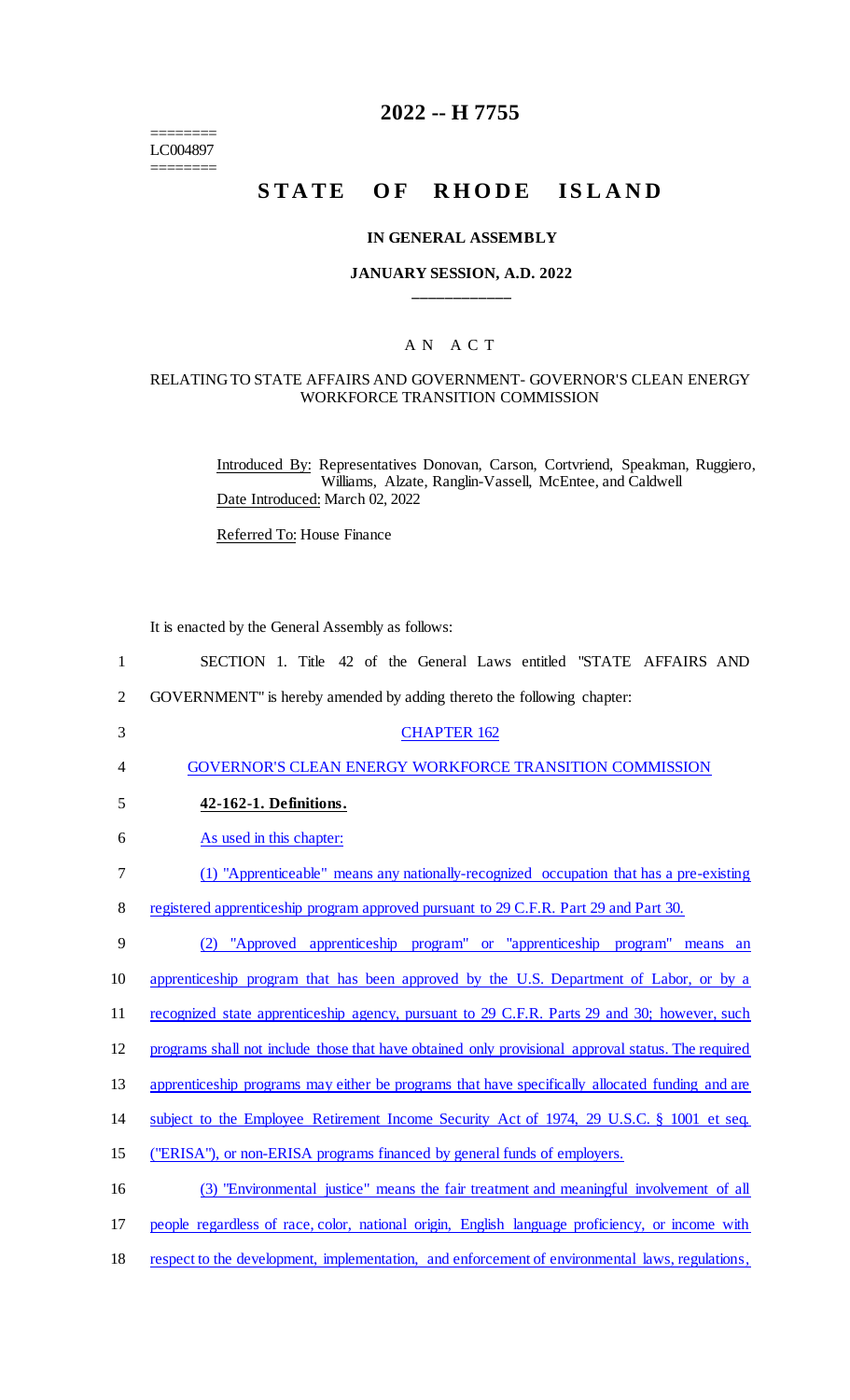- and policies.
- (4) "Environmental justice focus area" means a neighborhood, community, census tract or other geographically bounded region that meets one or more of the following criteria: (i) Annual median household income is not more than sixty-five percent (65%) of the statewide annual median household income; (ii) Minority population is equal to or greater than forty percent (40%) of the population; (iii) Twenty-five percent (25%) or more of the households lack English language proficiency; or (iv) Minorities comprise twenty-five percent (25%) or more of the population and the 10 annual median household income of the municipality in the proposed area does not exceed one hundred fifty percent (150%) of the statewide annual median household income. (5) "Fair treatment" means no group of people should bear a disproportionate share of the negative environmental consequences resulting from industrial, governmental, or commercial operations or policies. (6) "Meaningful involvement" means: (i) People have an opportunity to participate in decisions about activities that may affect 17 their environment and/or health; (ii) The public's contribution can influence the regulator agency's decision; 19 (iii) Community concerns will be considered in the decision-making process; and (iv) Decision makers will seek out and facilitate the involvement of those potentially affected. **42-162-2. Establishment of the clean energy workforce transition commission.** 23 There is established an independent clean energy workforce transition commission to be 24 known as "the governor's clean energy workforce transition commission," (the "commission,") that shall have as its purposes the evaluation, planning, and coordination of efforts to increase 26 access to employment and training opportunities in clean energy industries and related fields. The commission shall: (1) Work with stakeholders in clean energy and related fields, including industry leaders, labor organizations, and community-based organizations to ensure a properly trained workforce is able and ready to deploy the projects and technologies needed to meet the benchmarks established in chapter 6.2 of title 42; (2) Ensure immediate access to training and employment opportunities in clean energy industries and related fields for:
- (i) Workers employed in the energy sector who are impacted by efforts of the state and the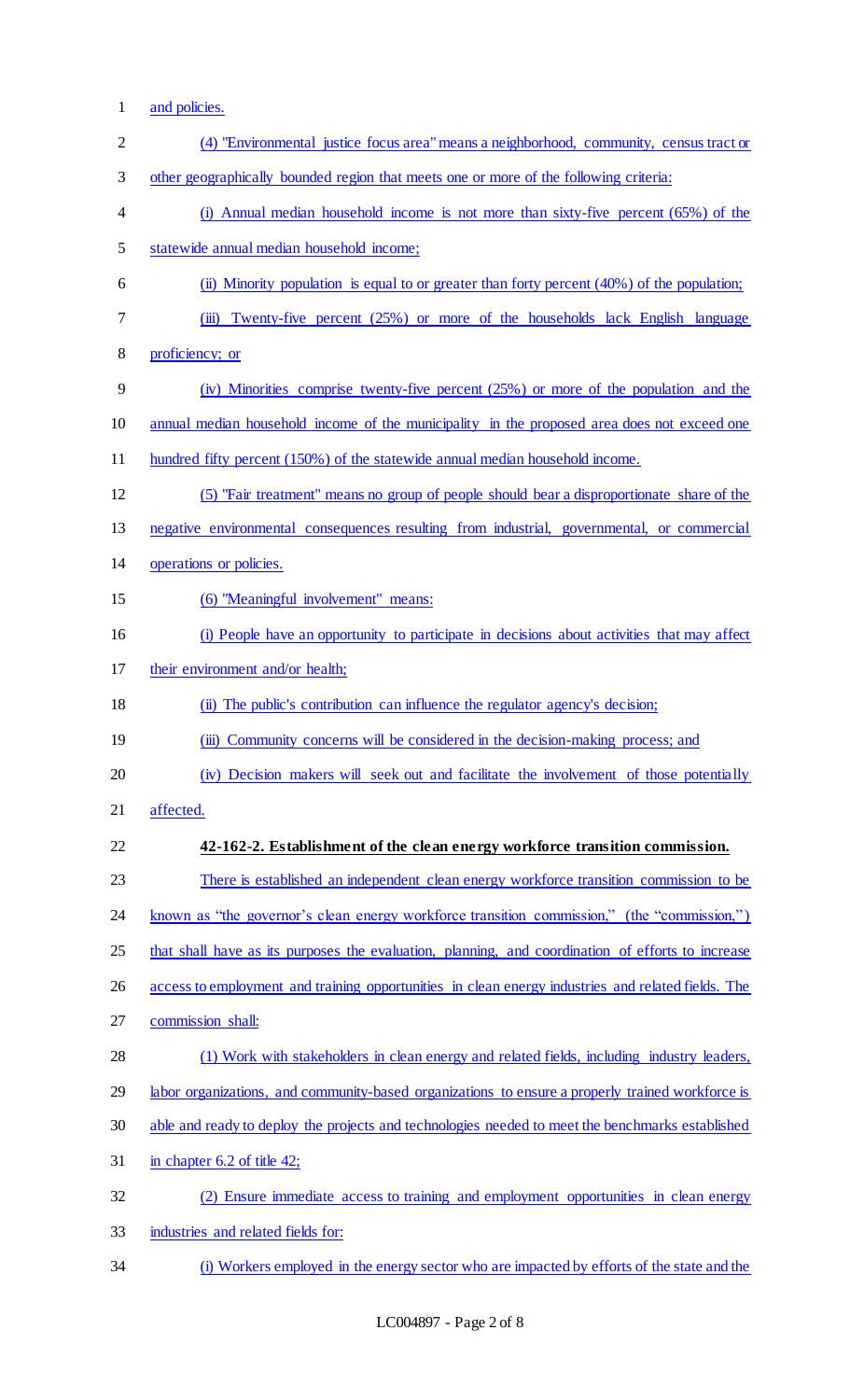private sector to decarbonize the economy; and

| $\overline{2}$ | (ii) Residents of low-income communities and environmental justice focus areas; and                        |
|----------------|------------------------------------------------------------------------------------------------------------|
| 3              | (3) Ensure the provisions of this chapter are accomplished by following environmental                      |
| 4              | justice principles.                                                                                        |
| 5              | 42-162-3. Composition of clean energy workforce commission.                                                |
| 6              | (a) The clean energy workforce transition commission shall be composed of nineteen (19)                    |
| 7              | members; one of whom shall be the director of the department of labor and training, or designee;           |
| 8              | one of whom shall be the chairperson of the state apprenticeship council as established in § 28-45-        |
| 9              | 2; one of whom shall be the chairperson of the governor's workforce board; one of whom shall be            |
| 10             | the chairperson of the executive climate change coordinating council, or designee; one of whom             |
| 11             | shall be the commissioner of the office of energy resources, or designee; one of whom shall be a           |
| 12             | representative of an employer in the utility sector appointed by the governor; one of whom shall be        |
| 13             | a representative of employers in the renewable electricity sector appointed by the governor; one of        |
| 14             | whom shall be a representative of employers in the clean transportation sector appointed by the            |
| 15             | governor; one of whom shall be a representative of employers in the clean heating sector appointed         |
| 16             | by the governor; one of whom shall be a representative of employees in the gas utility sector              |
| 17             | appointed by the president of the Rhode Island AFL-CIO; one of whom shall be a representative              |
| 18             | of employees in the electric power generation sector appointed by the president of the Rhode Island        |
| 19             | AFL-CIO; one of whom shall be a representative of employees in the electric utility sector                 |
| 20             | appointed by the president of the Rhode Island AFL-CIO; one of whom shall be a representative              |
| 21             | of employees in the transportation sector appointed by the president of the Rhode Island AFL-CIO;          |
| 22             | two (2) of whom shall be representatives of employees in the clean energy sector appointed by the          |
| 23             | president of the Rhode Island AFL-CIO; one of whom shall be the president of the Rhode Island              |
| 24             | Building and Construction Trades Council; one of whom shall be a member of the Narragansett                |
| 25             | Indian Tribe appointed by the Narragansett Tribal Council; and two (2) of whom shall be residents          |
| 26             | from environmental justice focus areas appointed by the director of the department of health.              |
| 27             | (b) The executive director of the governor's workforce board shall be an exofficio, non-                   |
| 28             | voting member of the commission to ensure alignment of commission duties and actions with state            |
| 29             | workforce development activities.                                                                          |
| 30             | 42-162-4. Terms of office and voting.                                                                      |
| 31             | (a) Of the four (4) public members appointed by the governor, with the advice and consent                  |
| 32             | of the senate, two $(2)$ shall be appointed for a term of two $(2)$ years and two $(2)$ shall be appointed |
| 33             | for a term of three $(3)$ years. Of the six $(6)$ members appointed by the president of the Rhode Island   |

AFL-CIO, three (3) shall be appointed for a term of two (2) years and three (3) shall be appointed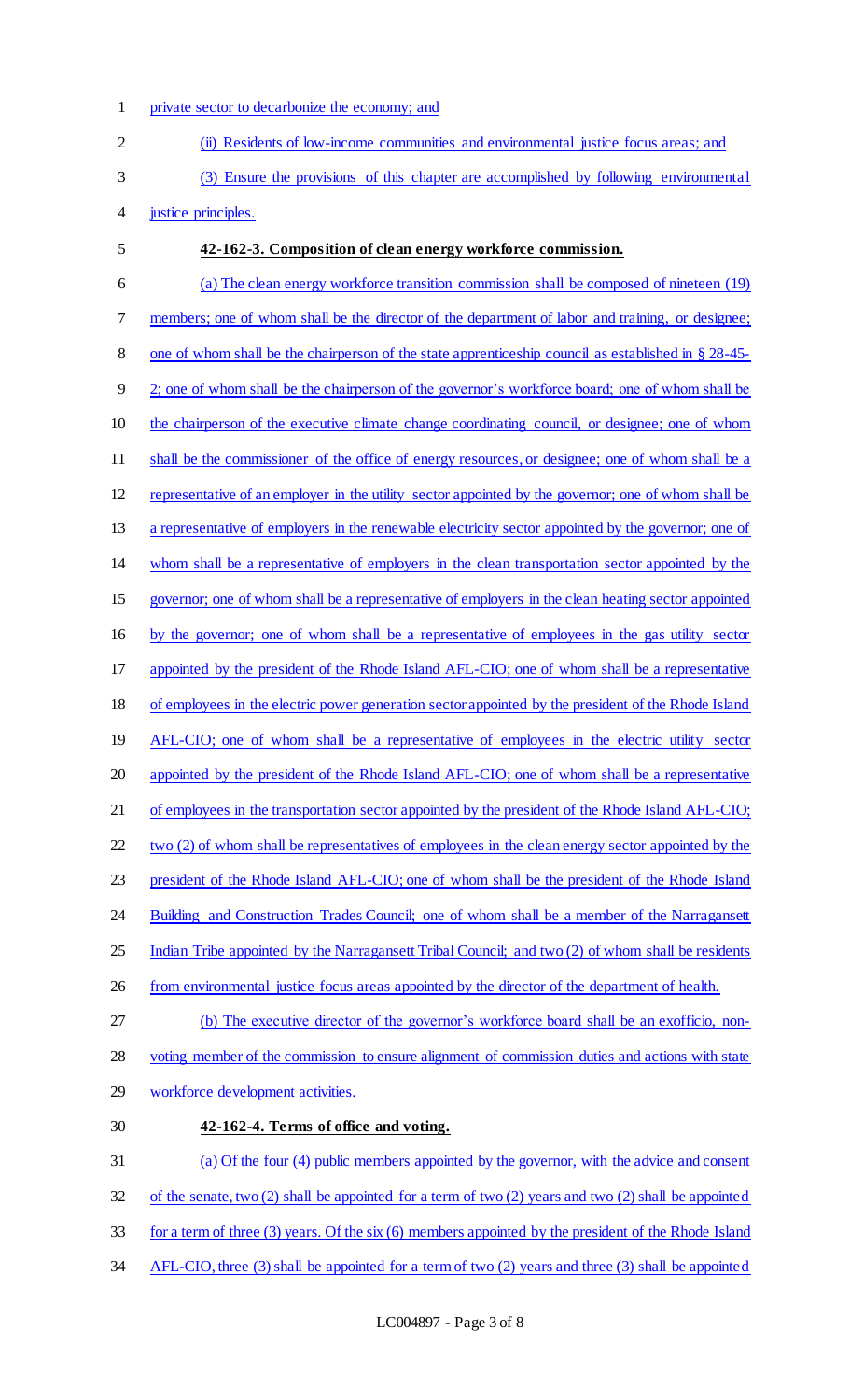1 for a term of three (3) years. Of the two (2) members appointed by the director of the department of health, one shall be appointed for a term of two (2) years and one shall be appointed to a term of three (3) years. After the initial appointments of those individuals serving two (2) year terms, they, or their successors, shall be appointed to three (3) year terms. A vacancy in the office of a member, other than by expiration of the member's term, shall be filled in the same manner as the original appointment, but only for the remainder of the prevailing term. Members whose terms expire may be reappointed. (b) Only members shall have the right to vote. (c) A simple majority of board members shall constitute a quorum. **42-162-5. Officers.** (a) The position of chairperson shall be unpaid and appointed by the governor, with the advice and consent of the senate, from among the members serving on the clean energy workforce transition commission. The individual who is appointed chairperson shall serve a three (3) year term. The governor may reappoint the individual appointed chairperson to serve another three (3) year term. (b) The director of the department of labor and training shall be vice-chair and is authorized to preside over meetings in the absence of the chairperson. (c) Executive director. The commission, in consultation with the governor, shall appoint 19 an executive director who shall serve at the pleasure of the commission; provided that, the executive director's initial engagement by the commission shall be for a period of not more than three (3) years. The position of executive director shall be in the unclassified service of the state and he or she shall serve as the chief executive officer of the commission. **42-162-6. Compensation and expenses.** The members of the clean energy workforce transition commission who serve the commission in a capacity related to their professional occupation shall receive no compensation for 26 their services. Members serving the commission in a capacity unrelated to their professional occupation shall be compensated for their time performing their official duties. All members may, at the discretion of the executive director of the workforce board, be reimbursed for traveling and other expenses actually incurred in the performance of their official duties. The compensation paid 30 the executive director, members, personnel, other support staff, and the administrative costs shall be drawn from the governor's discretionary budget. **42-162-7. Powers and duties.** The clean energy workforce transition commission shall have the following duties: (1) Identify federal and state funds to support any provisions of this chapter, including, but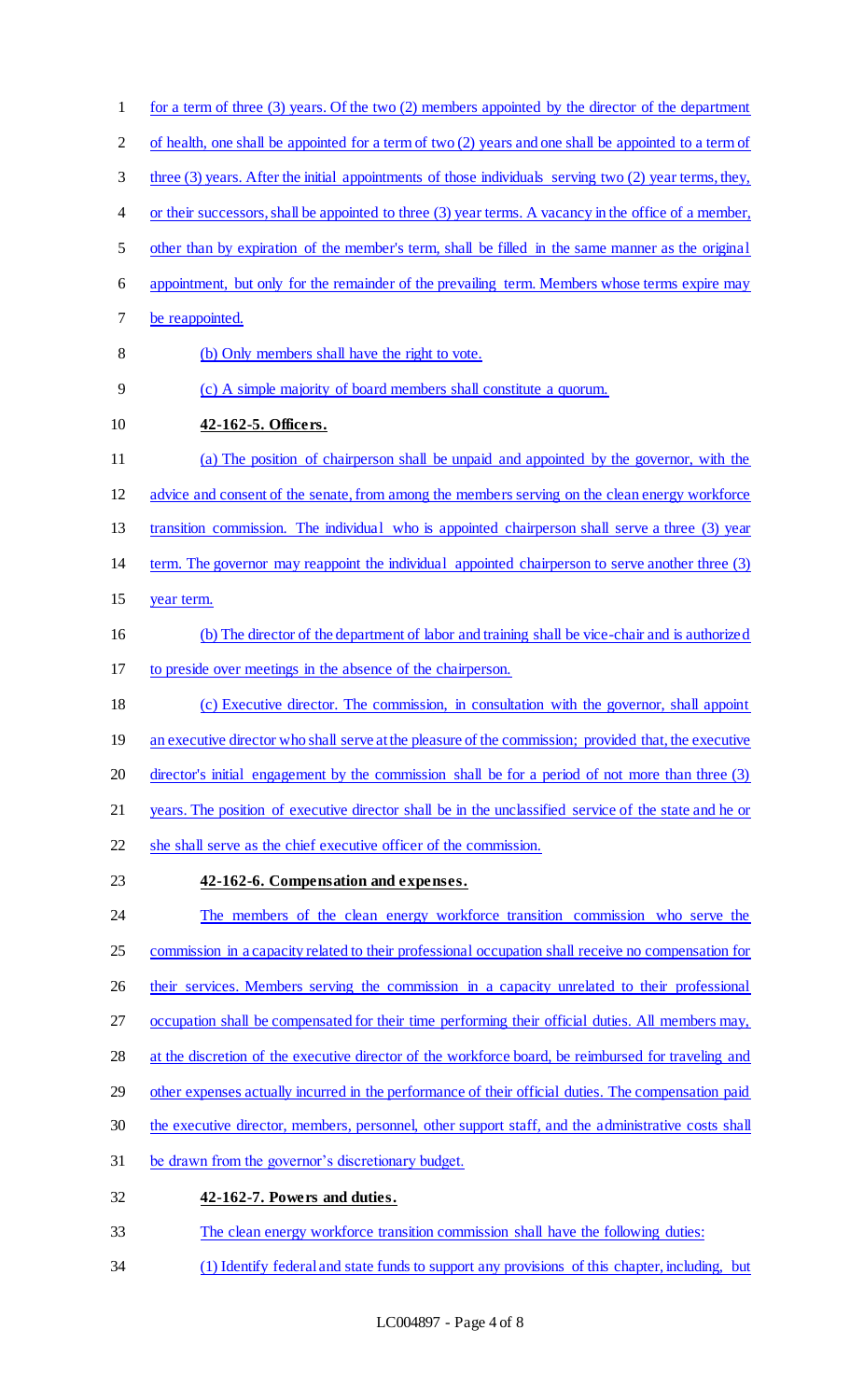not limited to, any relevant workforce training programs and the implementation of policies 2 identified or established by the commission and/or the governor's workforce board. (i) Federal funding opportunities that the commission shall examine include, but are not 4 limited to, discretionary federal funding opportunities provided under 29 U.S. Code Ch. 32 (workforce innovation and opportunity) with the goal of providing climate adjustment assistance benefits that are similar in type, amount, and duration to federal Trade Adjustment Assistance 7 Benefits available pursuant to 20 CFR Part 618; (ii) The commission may pursue inquiries and applications for funds to support the provisions of this chapter. (2) Regularly assess, integrate, coordinate, and consult with relevant state agencies, boards, councils, and commissions in its implementation of the provisions of this chapter. (3) Prepare a workforce transition strategic plan. The commission shall coordinate with the department of labor and training, labor market information division, and the governor's workforce board in the preparation of the plan. The plan shall include objectives and benchmarks, which shall be tracked, measured, and evaluated throughout the lifetime of the plan. The plan shall be published no later than October 1, 2023 and updated every two (2) years. The plan shall: (i) Include labor market survey data that enables the commission to: (A) Identify and understand the universe of workers currently employed in the energy 19 sector by industry, trade, and job classification, along with corresponding relevant information, including, but not limited to, current wage and benefit packages and current licensing, certification 21 and training requirements; (B) Identify and understand the universe of industries projected to adjust operations, 23 downsize, and or close due to efforts by the state and the private sector to decarbonize; 24 (C) Identify and understand the universe of industries and technologies that are projected to grow and evolve due to changes in design, construction, and operations strategies to decarbonize 26 the economy; (D) Identify and understand the profile of residents living in low-income communities and environmental justice focus areas who would benefit from accessing training and employment opportunities in clean energy and related industries. (ii) Identify apprenticeable occupations in the clean energy industries and related fields and foster the development of new approved apprenticeship programs for these occupations. 32 (iii) Recommend procedures and protocols to support impacted employers in the creation and submittal of workforce reduction plans to state and federal entities, in a manner consistent with

34 the federal worker adjustment and retraining notification act (WARN Act, 29 U.S. Code 2100 et.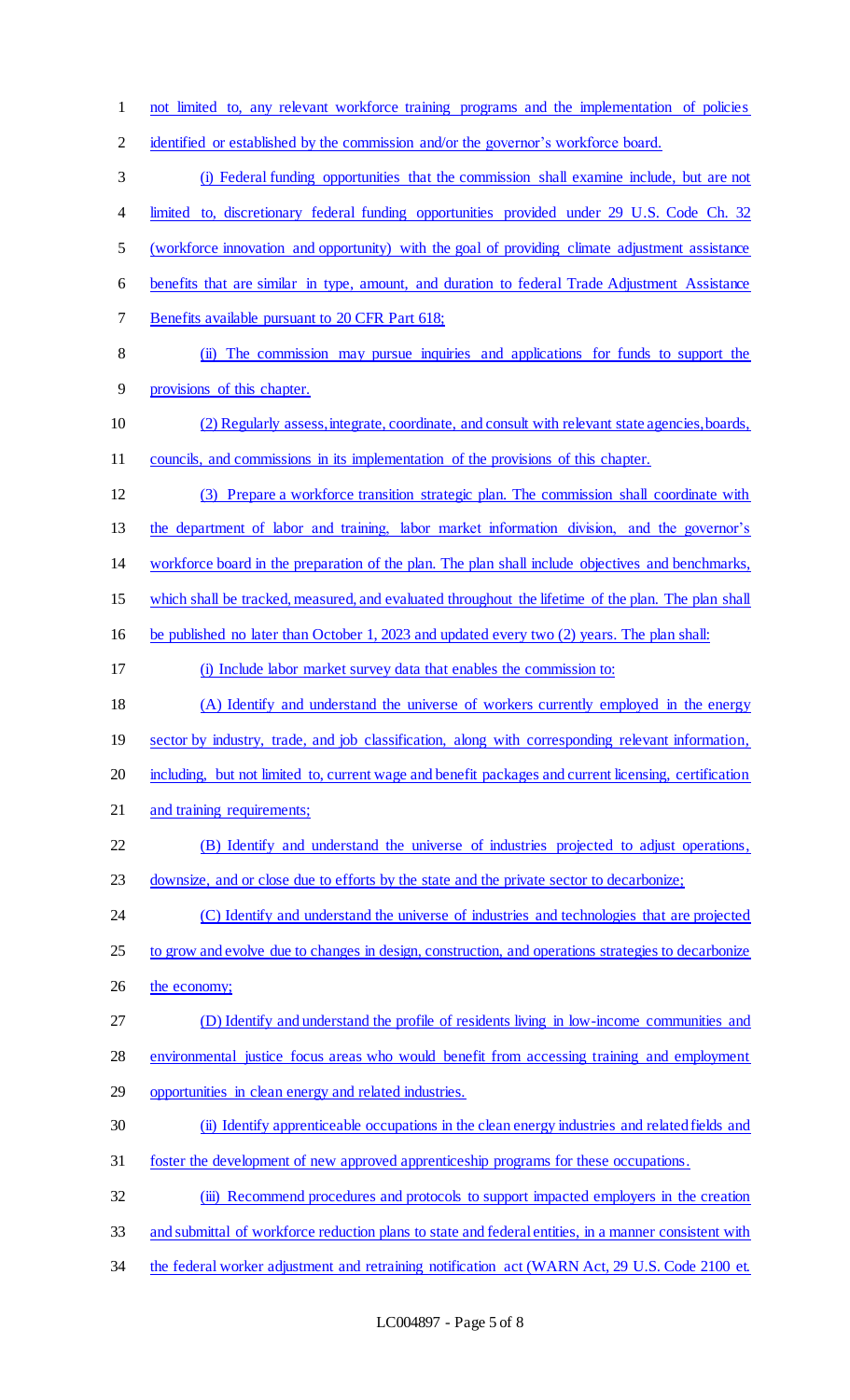seq.,) and to 29 U.S. Code Ch. 23. (iv) Include objectives and benchmarks including, but not be limited to: (A) Collection of relevant findings and data that enable the commission to accomplish the provisions of this chapter; (B) A timeline for each recommendation outlined in the strategic plan, including, but not limited to, the establishment of a just transition fund; (C) Associated costs with each recommendation and potential funding streams; and (D) Procedures and public metrics for periodic measurement necessary to accomplish recommendations, objectives, and programs outlined in the plan. (v) Recommend policies, actions, as well as education and training programs to enhance re-employment opportunities within the energy sector, as well as services to support energy sector workers impacted as a result of decarbonization efforts and advancements in clean energy technology. (vi) Recommend policies, actions, as well as education and training programs to increase access and opportunities for residents of low-income communities and environmental justice focus areas to work in clean energy industries. (vii) Include an outline of the necessary mechanisms, structures, policies, and potential state and federal funding streams to establish a workforce transition fund to support impacted workers and the provisions of this chapter. **42-162-8. Cohesion with other departments, boards, and commissions.** 21 The clean energy workforce transition commission shall coordinate and consult with the 22 department of labor and training, the governor's workforce board, and the state apprenticeship 23 council to establish policies and programs to: 24 (1) Educate impacted workers, in collaboration with employers of impacted workers and relevant labor unions, on re-employment or training opportunities through approved apprenticeship 26 programs, and how to apply for climate adjustment assistance benefits; (2) Provide training, cross-training, and re-training to workers impacted by gas infrastructure loss in the state's local distribution companies and related businesses; (3) Address the workforce development challenges of the fossil fuel energy sector's shrinking workforce over the course of the state's thirty (30) year transition to a clean energy economy; (4) Incentivize the hiring of impacted energy sector workers with utilities, clean energy industries, and related industries; (5) Increase access to employment and training opportunities in clean energy industries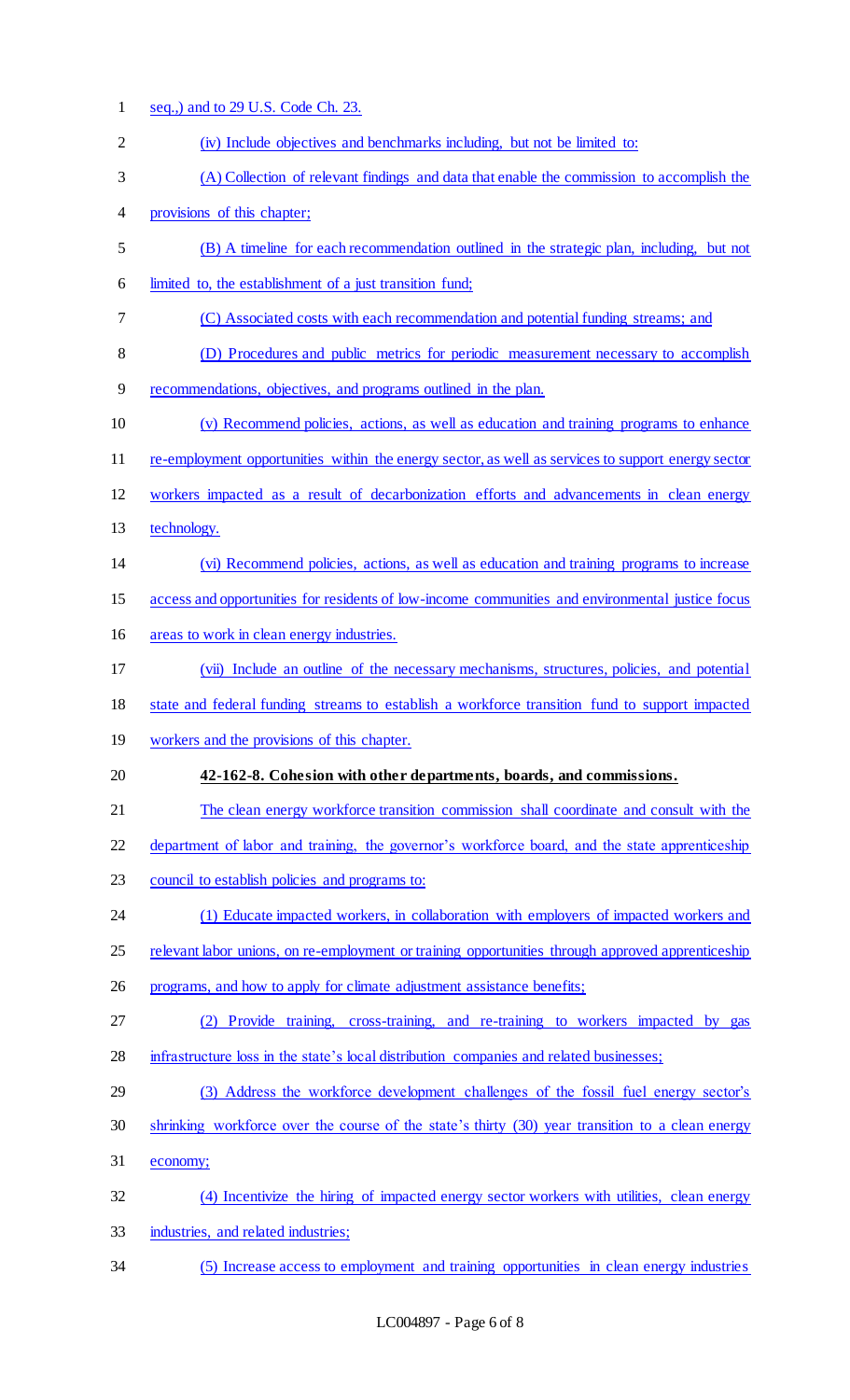- 1 and related fields for residents of low-income communities and environmental justice focus areas;
- (6) Identify apprenticeable occupations in the clean energy industries and related fields and
- foster the development of new approved apprenticeship programs for these occupations;
- (7) The executive office of commerce and the office of energy resources to ensure that
- 5 training and employment opportunities for impacted energy sector workers are included in their
- initiatives, incentives, funding opportunities, and projects;
- (8) The public utilities commission, the department of public utilities and carriers, and other
- entities regulating the energy sector within the state to coordinate workforce transition initiatives,
- complementing the other regulatory priorities of those agencies; and
- (9) The executive climate change coordinating council, to support the provisions of this
- 11 chapter and to support the provisions of chapter 6.2 of title 42.
- **42-162-9. Severability.**
- If any provision of this chapter, or its application to any person or circumstance, is held
- invalid, the remainder of the chapter and the application of the provision to other persons or
- circumstances shall not be affected by the invalidity.
- SECTION 2. This act shall take effect upon passage.

======== LC004897 ========